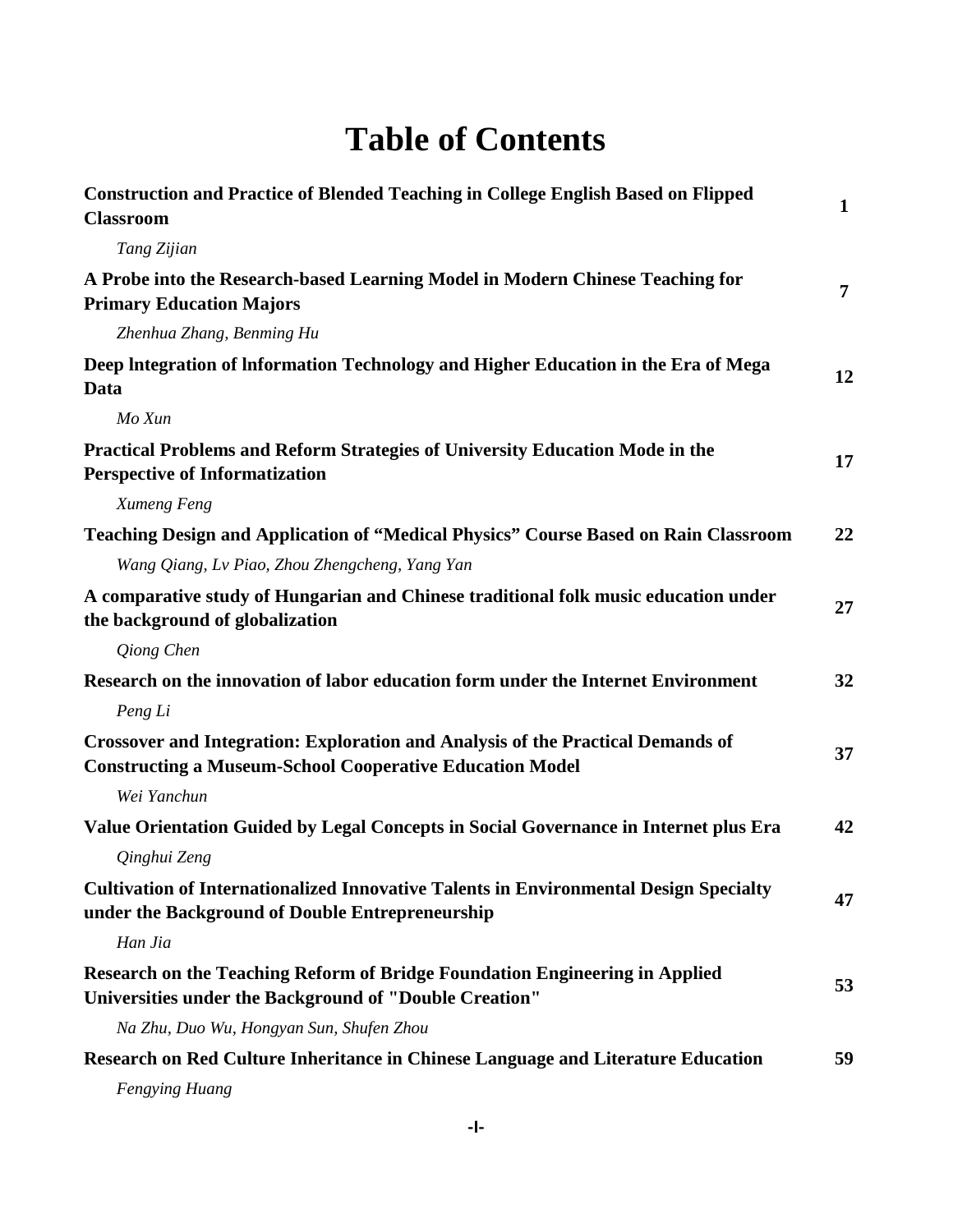| The Design of English Multimedia Classroom Teaching Based on Ability Cultivation in<br>vocational school                                                       | 64  |
|----------------------------------------------------------------------------------------------------------------------------------------------------------------|-----|
| <b>Gongping Yang</b>                                                                                                                                           |     |
| Research on the Development Strategy of Cultural and Creative Industries in Luohe City<br><b>Based on the Regional Perspective</b>                             | 69  |
| Minmin Shao                                                                                                                                                    |     |
| Research on the Development Path of Jinan to Build "Healthy Jinan"<br>Hui Wei, Wenkai Yang, Aihua Sun                                                          | 75  |
| Research and Practice on Cultivating Innovative and Entrepreneurial Talents through<br><b>School-enterprise Cooperation and Industry-education Integration</b> | 81  |
| Yujing Liu, Mengyu Huo                                                                                                                                         |     |
| Research on the New Mode of Digital Library Information Retrieval in the New Media<br>Era                                                                      | 86  |
| Yang Ying                                                                                                                                                      |     |
| Study on Picture Book Teaching Strategies in Special Education Schools in the<br><b>Background of the New Curriculum</b>                                       | 91  |
| Qi Zhang                                                                                                                                                       |     |
| Study on the inheritance of hat decoration culture and handcraft of She nationality in<br><b>Jiangxi Province</b>                                              | 95  |
| Chaojiang Hu                                                                                                                                                   |     |
| Positive influence of college students' personal image promotion on community style and<br>features                                                            | 103 |
| Ning Huang, Juan Tan                                                                                                                                           |     |
| Research on the Dilemma and Strategy of Health Communication for the Elderly Based<br>on KAP Model                                                             | 109 |
| Ruiyao Zhang                                                                                                                                                   |     |
| An Analysis of the Group Effect of Internet Communication Based on Audience's<br><b>Psychology</b>                                                             | 114 |
| Dai Ying                                                                                                                                                       |     |
| Research on the Innovation of Ideology Education for College Students under the<br><b>Background of Education Reform</b>                                       | 120 |
| Jihua Gao                                                                                                                                                      |     |
| A Research Plan for the Construction of a Technical Innovation Service Platform in<br><b>Vocational Colleges under the Background of "Double-high Program"</b> | 124 |
|                                                                                                                                                                |     |

*Huagang Liu, Shang Wang, Ruican Hao, Hui Yu*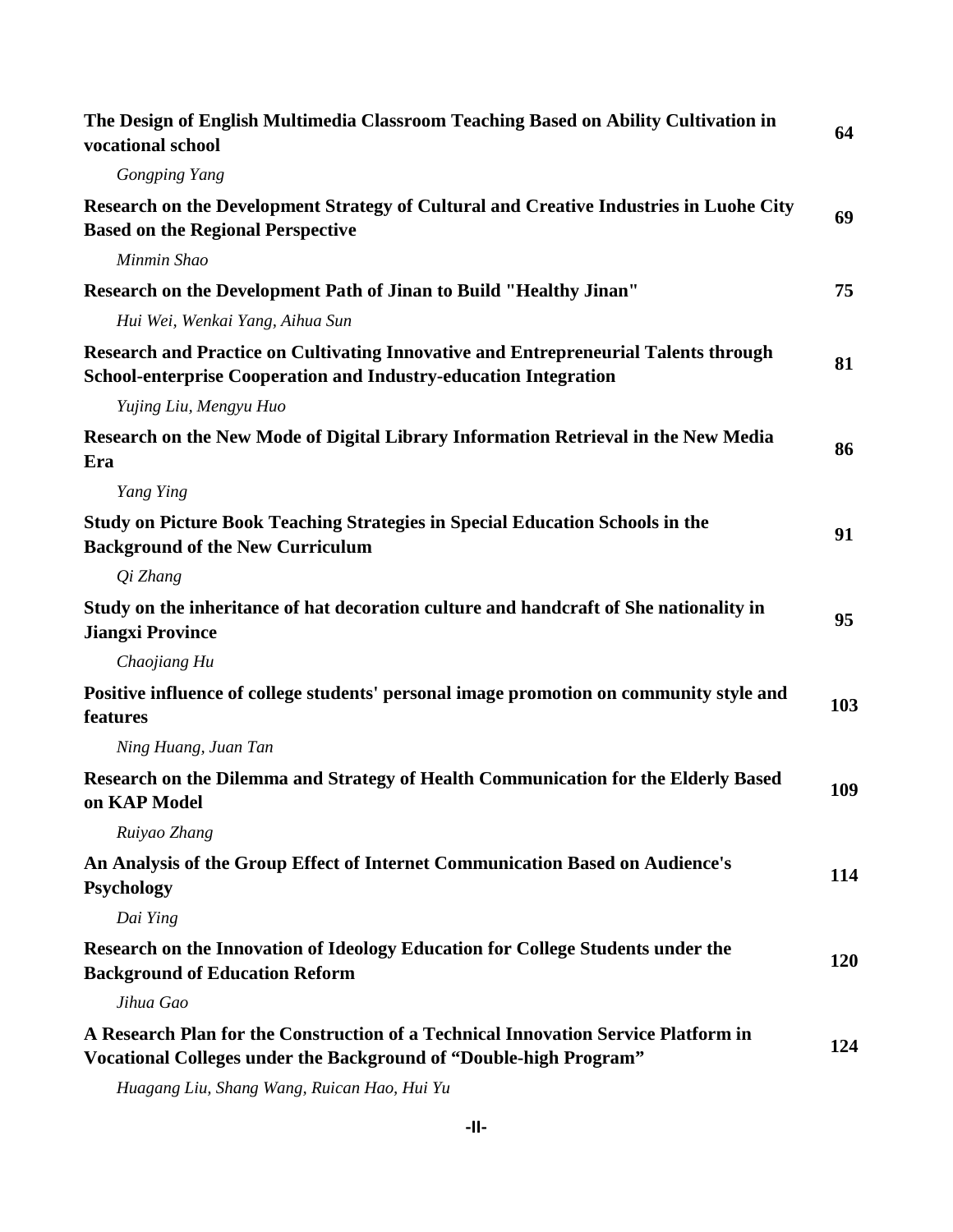| Promoting the High-quality Development of Taekwondo in Universities with "Club"<br><b>Thinking</b>                                           | 131        |
|----------------------------------------------------------------------------------------------------------------------------------------------|------------|
| Xu Wang, Daozhi Fan, Wenge Li                                                                                                                |            |
| <b>Research on Safeguarding National Economic Security in Foreign Trade</b>                                                                  | 135        |
| Zhongming Xu                                                                                                                                 |            |
| Research on the Influence of Innovation and Entrepreneurship on University Students'<br><b>Entrepreneurial Intention and Countermeasures</b> | 140        |
| Xinmin Su, Guoyan Wu, Fanglin Zhu                                                                                                            |            |
| Practical Research on the Integration of Aesthetic Education into University Etiquette<br><b>Teaching</b>                                    | 146        |
| Gu Yuwei, Yi Can                                                                                                                             |            |
| <b>Research on Exhibition Service Quality Management Based on Tourist Satisfaction</b>                                                       | 150        |
| Liyan Dai                                                                                                                                    |            |
| Research on the Integration and Development of the "Learning Powerful Country" App<br>and the Needs of the Subject                           | 155        |
| Ruiyao Zhang                                                                                                                                 |            |
| <b>Planning and Design Strategy of Urban Landscape</b>                                                                                       | 160        |
| Ruodong Wu                                                                                                                                   |            |
| Application of Flipped Classroom in Public Volleyball Teaching in Higher Vocational<br><b>Colleges</b>                                       | 164        |
| <b>Wenlong Cheng</b>                                                                                                                         |            |
| On How to Effectively Improve Students' Physical Health in Higher Vocational Physical<br><b>Education</b>                                    | 167        |
| <b>Wenlong Cheng</b>                                                                                                                         |            |
| Practical Research on Flipped Classroom in Public Physical Education Teaching in<br><b>Higher Vocational Colleges</b>                        | 171        |
| <b>Wenlong Cheng</b>                                                                                                                         |            |
| On the Inevitability of the Tradition of Chinese the Book of Songs                                                                           | 174        |
| Yi LUO                                                                                                                                       |            |
| Research on the Impact of the O2O Internet Finance Model on Commercial Banks and<br><b>Countermeasures</b>                                   | <b>180</b> |
| Weishun Kao                                                                                                                                  |            |
| On the Localization Development of Bel Canto in China--on the Construction of Chinese<br><b>Vocal Music School</b>                           | 185        |
| <b>WU</b> Xuan                                                                                                                               |            |

**-III-**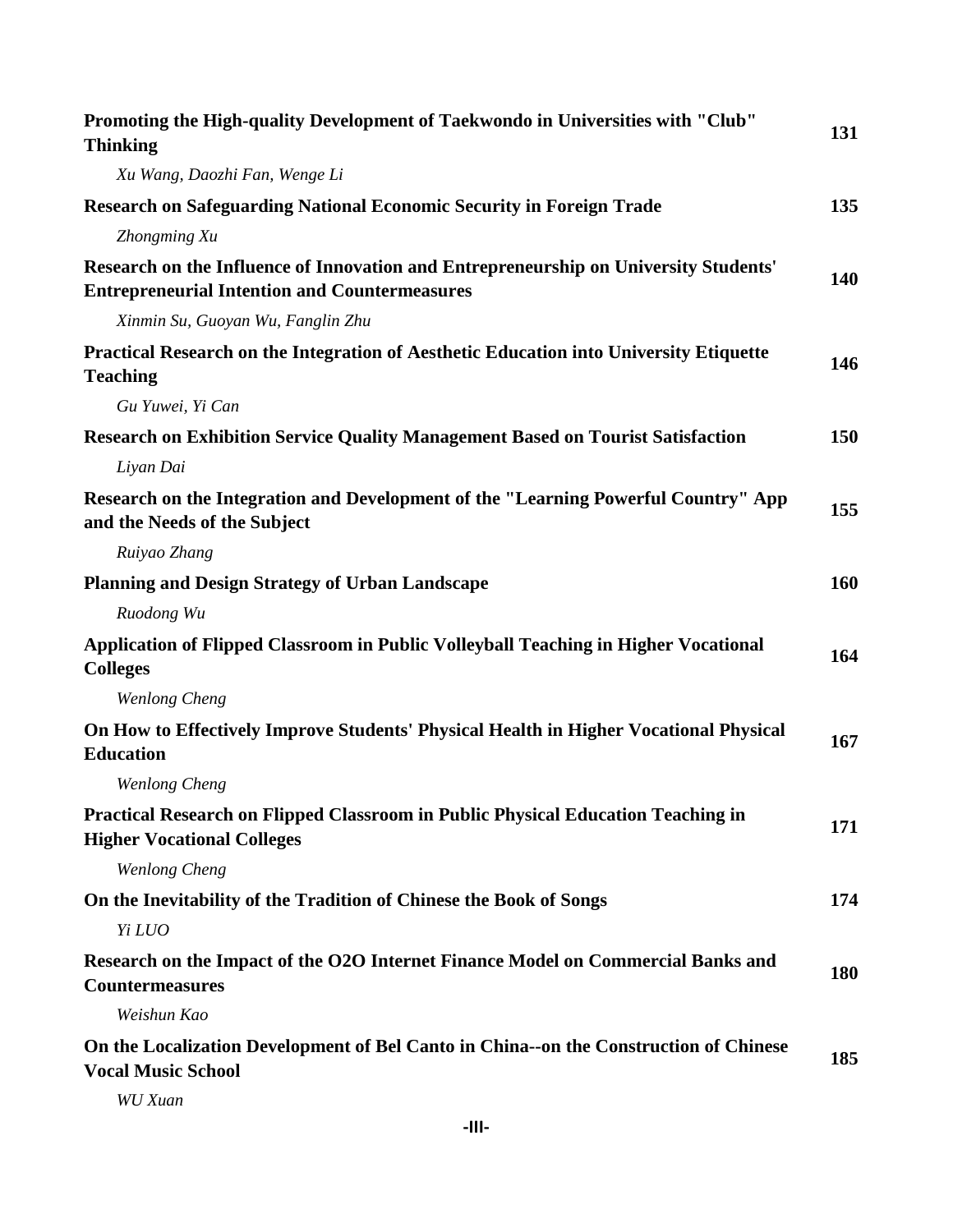| On the Defects of College English Course Selection under the Background of Course<br><b>Selection System--A case study of Kunming University</b>                           | 189 |
|----------------------------------------------------------------------------------------------------------------------------------------------------------------------------|-----|
| Cai Yun, Pan Xiong                                                                                                                                                         |     |
| Cultivation of Innovation and Entrepreneurship Ability of Students Majoring in Film and<br>Television Animation under the Background of Cultural Entrepreneurship Industry | 194 |
| Shen Ju                                                                                                                                                                    |     |
| On the Influence of Greek Mythology on British and American Literature                                                                                                     | 198 |
| Jin Ling                                                                                                                                                                   |     |
| <b>Application of Body Movement Function Training Methods in Adolescents' Sports</b><br><b>Courses</b>                                                                     | 203 |
| Zhou Rongfeng                                                                                                                                                              |     |
| Analysis on the Value Orientation and Strategy Choice of Enterprise Financial<br><b>Management</b>                                                                         | 209 |
| Lichong Ju                                                                                                                                                                 |     |
| Practice and Innovative Exploration of New Media in Clinical Medicine                                                                                                      | 214 |
| Ningxin Liang, Yifan Zhu, Jingjing Zhao, Yibing Yu, Xinke Wang, Dong Yu, Jialu Li                                                                                          |     |
| Research on the penetration and application of folk art symbols in product design                                                                                          | 219 |
| Bingxing Li, Zhonglei Geng, Mengqiu Li                                                                                                                                     |     |
| Study on the Effect of Education on Poverty Alleviation of Rural Inclusive Finance                                                                                         | 225 |
| Yuyue Luo                                                                                                                                                                  |     |
| COVID-19 develop online service platform of multi-modal interaction in Higher<br>Education for teaching and learning: a university-case analysis                           | 237 |
| Xiaochun Qu, Yue Gu, Jun Xiao                                                                                                                                              |     |
| Challenges of public governance: From technological innovation to digital<br>government-Based on the reform of "run once at most" in Zhejiang Province                     | 253 |
| Zhehan Zhai                                                                                                                                                                |     |
| The Restoration Impact of Saihanba on Beijing's Sandstorm Resistance                                                                                                       | 259 |
| Wenkang Dong, Bailan Zhao, Xiaolong Chen                                                                                                                                   |     |
| <b>Research on the Supply Mode of Public Cultural Services in Smart Cities</b>                                                                                             | 265 |
| Jun Wang                                                                                                                                                                   |     |
| Analysis on the influence of short video marketing on Chinese college students' purchase<br>intention                                                                      | 270 |
| Long Han, Fuquan Qin, Mingxue Xie                                                                                                                                          |     |
| <b>Basic Analysis of Commercial Strategies for Start-ups</b>                                                                                                               | 278 |